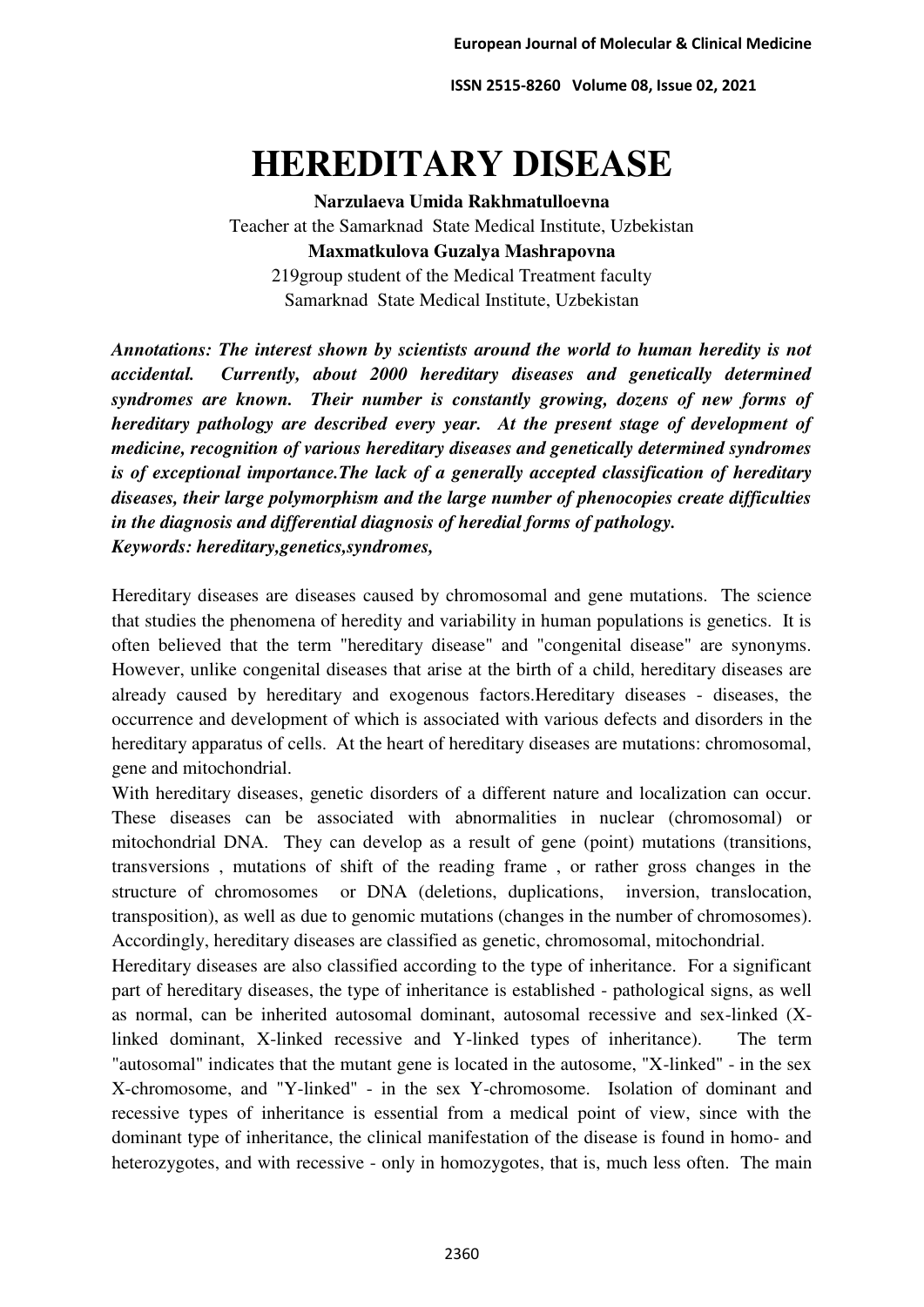## **ISSN 2515-8260 Volume 08, Issue 02, 2021**

methods used to establish this or that type of inheritance are clinical and genealogical, based on the analysis of pedigrees, and more accurate segregation analysis, the object of which, as a rule, is the so-called "nuclear families" (that is, parents and children).The problems of heredity have been of interest to people for many centuries. So, for example, a disease such as hemophilia has been known for a long time. In this regard, marriages between blood relatives were prohibited. Thanks to the progress of medical genetics and the expansion of ideas about the nature of inheritance of various diseases and the influence of environmental factors on the manifestation of mutant genes, the ways of treating and preventing N. z have become much clearer. Basic principles of treatment: exclusion or restriction of products, the transformation of which in the body in the absence of the necessary enzyme leads to a pathological state; replacement therapy with a deficient enzyme or the normal end product of a perverse reaction; induction of deficient enzymes. Great importance is attached to the factor of timeliness of therapy, which should be started before the development of severe disorders in patients. Some biochemical defects can be partially compensated with age. In the future, great hopes are pinned on genetic engineering, which means targeted intervention in the structure and functioning of the genetic apparatus - removing or correcting mutant genes, replacing them with normal ones.Many scientists have put forward their hypotheses about the occurrence of hereditary pathologies. Their assumptions were not always based on scientific observation. Only in the 20th century, with the development of genetics, scientific evidence was revealed. Progress in the medical field has led to a relative increase in the proportion of genetically determined pathologies. To date, more than 3500 hereditary human diseases have been identified. About 5% of babies are born with genetic or congenital diseases.Thanks to the progress of medical genetics and the expansion of ideas about the nature of inheritance of various diseases and the influence of environmental factors on the manifestation of mutant genes, the ways of treatment have become much clearer, and most importantly, the prevention of hereditary diseases. Basic principles of treatment: exclusion or limitation of products, the transformation of which in the body in the absence of the necessary enzyme leads to a pathological state; replacement therapy with an enzyme deficient in the body or a normal end product of a distorted reaction; induction of deficient enzymes. The factor of timeliness of therapy is of great importance. Therapy should be started before the patient develops severe disorders in cases where the patient is still phenotypically normal. Some biochemical defects can be partially compensated with age or as a result of intervention. In the future, great hopes are pinned on genetic engineering, which means targeted intervention in the structure and functioning of the genetic apparatus the removal or correction of mutant genes, replacing them with normal ones.But the most important task of medical genetics is the prevention of hereditary diseases, the timely prevention of the birth of sick children. Prevention of hereditary diseases is carried out mainly through medical genetic consultations and regional diagnostic centers.

## **Literature**:

1 EAT. Mastyukova, A.G. Moskovkina / Fundamentals of Genetics. Clinical and genetic foundations of correctional pedagogy and special psychology / 2003, 2. Bayer K., Sheinberg L. Healthy lifestyle. - M., 1997